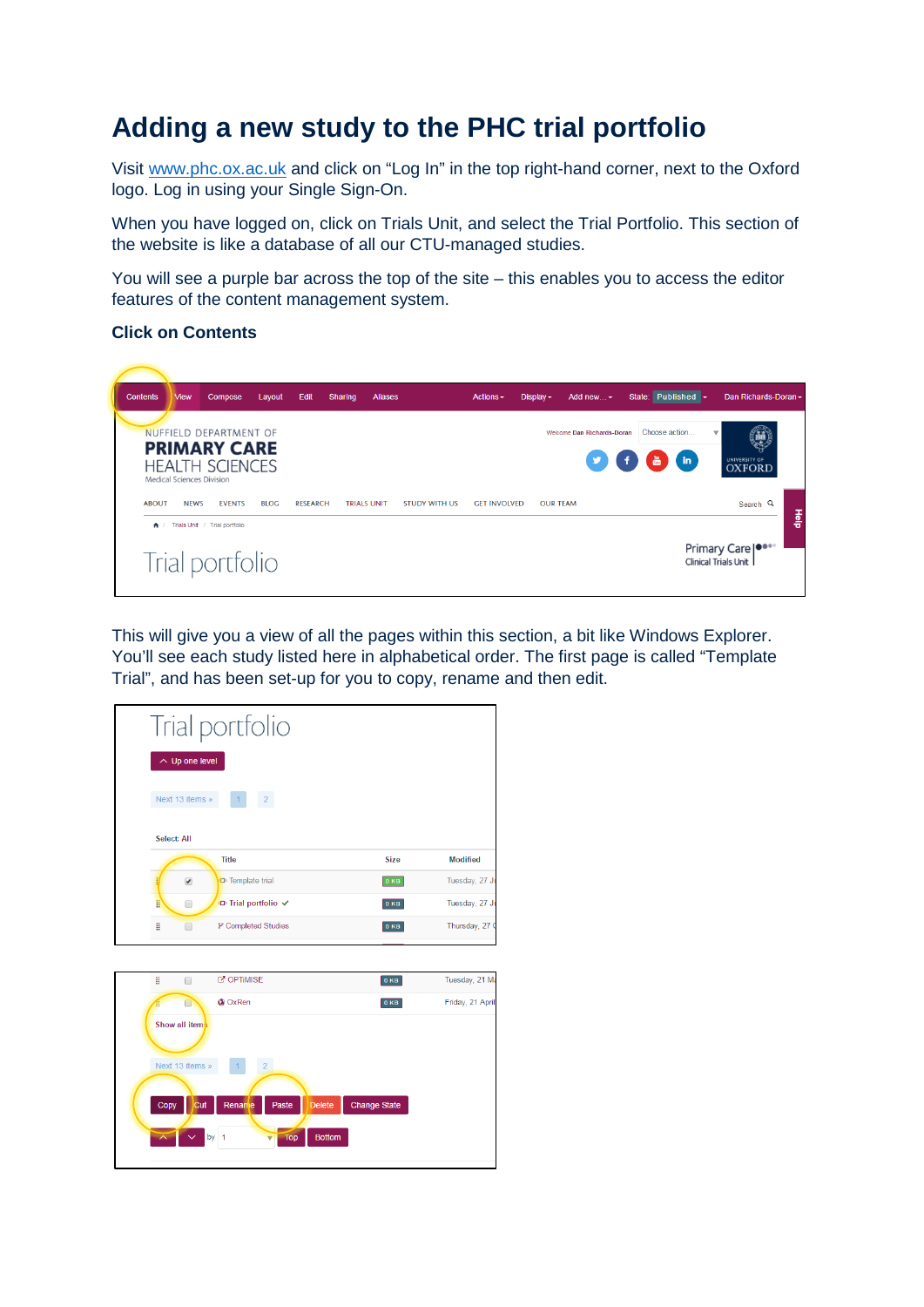Tick the box to the left of "Template Trial" and scroll down to the bottom of the page. Select "copy" and then, when the page has refreshed, select "paste". You'll need to select "Show all items" to see the copied trial page. Tick to select the page again and then select "Rename."

| Η                        | ⊓                    | StAR-D               |                        |                     | 0 <sub>KB</sub> | Friday, 21 April 2017, |
|--------------------------|----------------------|----------------------|------------------------|---------------------|-----------------|------------------------|
| H                        | ┓                    | <b>C</b> TASMINH4    |                        |                     | 0 KB            | Friday, 21 April 2017, |
|                          | $\blacktriangledown$ | <b>ID</b> Test trial |                        |                     | 0 KB            | Tuesday, 27 June 201   |
| H                        |                      | <b>O</b> V-TEC       |                        |                     | 0 KB            | Friday, 21 April 2017, |
| Β                        | □                    | <b>CO</b> WRAP       |                        |                     | 0 KB            | Friday, 21 April 2017, |
|                          | <b>Show batched</b>  |                      |                        |                     |                 |                        |
| Copy                     | Cut                  | Rename               | <b>Delete</b><br>Paste | <b>Change State</b> |                 |                        |
|                          |                      |                      |                        |                     |                 |                        |
| $\overline{\phantom{1}}$ | $\checkmark$         | by<br>$\overline{1}$ | <b>Top</b><br>Δ        | <b>Bottom</b>       |                 |                        |
|                          |                      |                      |                        |                     |                 |                        |
|                          |                      |                      |                        |                     |                 |                        |

You can now rename the page based on the name of your study. Generally we just put the acronym in here.

**New Short Name:** This is how the page will appear in the URL. Please ensure this is lowercase and without spaces, instead of spaces use hyphens.

**New Title:** Write the title of the page here as you wish it to appear.

### **Select "Rename All"**

| Rename item                                                                                     |  |  |
|-------------------------------------------------------------------------------------------------|--|--|
| Each item has a Short Name and a Title, which you can change by entering the new details below. |  |  |
| <b>Test trial</b>                                                                               |  |  |
| (test-trial)                                                                                    |  |  |
| <b>New Short Name</b>                                                                           |  |  |
| Short name is the part that shows up in the URL of the item.                                    |  |  |
| oxford-study                                                                                    |  |  |
| <b>New Title</b>                                                                                |  |  |
| <b>OXFORD Study</b>                                                                             |  |  |

|   |        | WEDOEFOOI E             | <b>UND</b> | Thuay, 21 April 2011, 0.00 pm   | Lanusuca   |      |
|---|--------|-------------------------|------------|---------------------------------|------------|------|
| Η | $\Box$ | <b>C</b> FORM -2C       | 0 KB       | Friday, 21 April 2017, 6.58 pm  | Published  |      |
| Η | $\Box$ | <b>O</b> HEAT           | 0 KB       | Friday, 21 April 2017, 6.58 pm  | Published  |      |
| ÷ | $\Box$ | <b>CO</b> HOME-BP       | 0 KB       | Friday, 21 April 2017, 6.58 pm  | Published  |      |
| Η | $\Box$ | <b>WERMAIDS</b>         | 0KB        | Friday, 21 April 2017, 6.57 pm  | Published  |      |
| π | $\Box$ | <b>C'OPTIMISE</b>       | 0 KB       | Tuesday, 21 March 2017, 2.28 pm | Published  |      |
| ÷ |        | <b>IDI OXFORD Study</b> | 0 KB       | Tuesday, 27 June 2017, 1.52 pm  | <b>New</b> | Help |
| ÷ | $\Box$ | <b>Co</b> OxRen         | 0 KB       | Friday, 21 April 2017, 6.58 pm  | Published  |      |
| Η |        | <b>CO</b> PACE          | 0KB        | Friday, 21 April 2017, 6.58 pm  | Published  |      |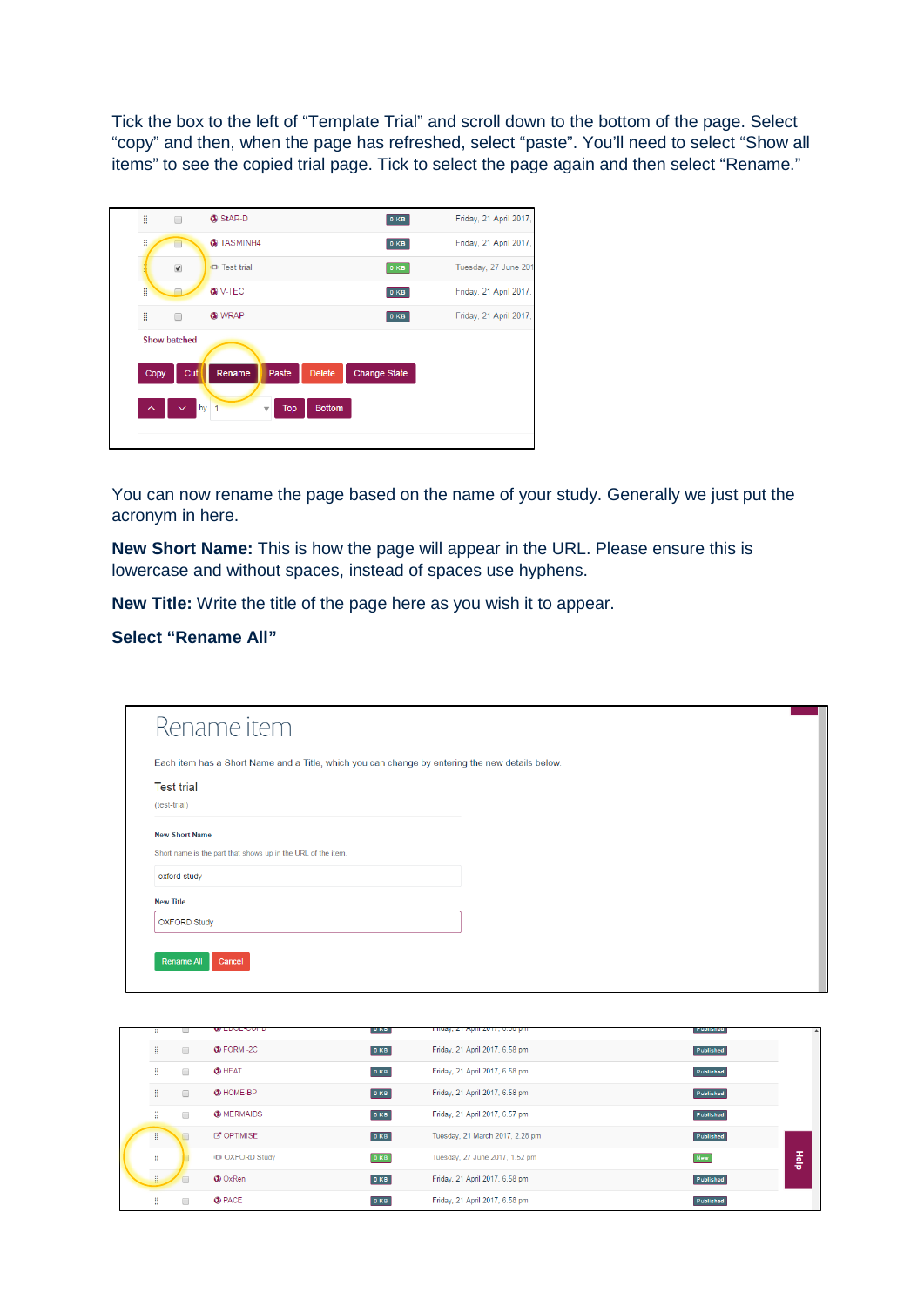Now drag the study page so it sits in alphabetical order. You can do this by clicking on the 6 dots to the left of the study name and **drag it up the page.**

You have now created a new study page – it's time to edit it. **Click on the page name to enter the page.**

You'll see a partially completed study page. **Select "Compose"** in the top left of the screen, this will bring up the editor for this page where you can edit each section.

### **Editing the page**

| Compose<br>Layout                                                                                    | <b>Sharing</b><br><b>Aliases</b>      |                                                                                         | Dan Richards-Doran -                                                                             |
|------------------------------------------------------------------------------------------------------|---------------------------------------|-----------------------------------------------------------------------------------------|--------------------------------------------------------------------------------------------------|
| NUFFIELD DEPARTMENT OF<br><b>PRIMARY CARE</b><br><b>HEALTH SCIENCES</b><br>Medical Sciences Division |                                       | Welcome Dan Richards-Doran                                                              | Choose action<br>$\overline{\mathbf{v}}$<br>$\frac{1}{2}$ (in)<br>UNIVERSITY OF<br><b>OXFORD</b> |
| <b>ABOUT</b><br><b>NEWS</b><br><b>EVENTS</b><br><b>BLOG</b>                                          | <b>RESEARCH</b><br><b>TRIALS UNIT</b> | <b>STUDY WITH US</b><br><b>CET INVOLVED</b><br><b>OUR TEAM</b>                          | Search <sup>Q</sup>                                                                              |
| A / Trials Unit / Trial portfolio / OXFORD Study                                                     |                                       |                                                                                         | 흛                                                                                                |
| <b>Hide content chooser</b>                                                                          |                                       |                                                                                         |                                                                                                  |
|                                                                                                      | Edit                                  | Featured Tile                                                                           |                                                                                                  |
| Recent items                                                                                         |                                       |                                                                                         |                                                                                                  |
| Filter items<br>$\mathbf{x}$                                                                         | Trial name                            |                                                                                         |                                                                                                  |
|                                                                                                      |                                       |                                                                                         |                                                                                                  |
|                                                                                                      |                                       |                                                                                         |                                                                                                  |
|                                                                                                      |                                       |                                                                                         |                                                                                                  |
| <b>IDI OXFORD Study</b>                                                                              | Navigation tile                       | Featured Tile                                                                           | Banner image tile                                                                                |
| P Trial portfolio                                                                                    | TRIAL<br><b>PORTFOLIO</b>             |                                                                                         | Drag&drop an image or                                                                            |
| <b>IDI The BUMP Trial</b>                                                                            |                                       | A line about what this trial is looking to<br>achieve.                                  | link here to populate<br>the tile.                                                               |
| <b>Ed The BUMP Trial - Blood pressure</b>                                                            | <b>Template trial</b>                 |                                                                                         |                                                                                                  |
| monitoring in pregnancy                                                                              | <b>Completed Studies</b>              |                                                                                         |                                                                                                  |
|                                                                                                      | $\sim$                                | Rich text Tile<br>Introduction to the study.                                            | Team listing Tile<br>There are no team                                                           |
|                                                                                                      | <b>ARCHIE</b>                         |                                                                                         | members found                                                                                    |
| <b>IDI Trial portfolio</b>                                                                           | ALIC4E                                | <b>BACKGROUND</b>                                                                       |                                                                                                  |
| <b>IDI About us</b>                                                                                  | <b>ATAFUTI</b>                        | Four to five sentences giving a background to the study.<br>See "writing a lay summary" | Rich text Tile<br>Please edit the tile to                                                        |

Hover your mouse over the top-left corner of the "Trial Name" box, this will bring up the "Edit" button, select this to bring up the "Edit Featured Tile" box.

Replace "Trial Name" in the "Tile Title" box with the name of the study as you wish it to appear on the page. Scroll down to the bottom of the box and **select "Save".** 

**Do this for each box in the middle section of the page, adding information about the study.**

# **Adding a logo**

If your study has a logo you can add it as an image. Go to [www.phc.ox.ac.uk/images](http://www.phc.ox.ac.uk/images) and in the left-hand navigation select "Trial logos."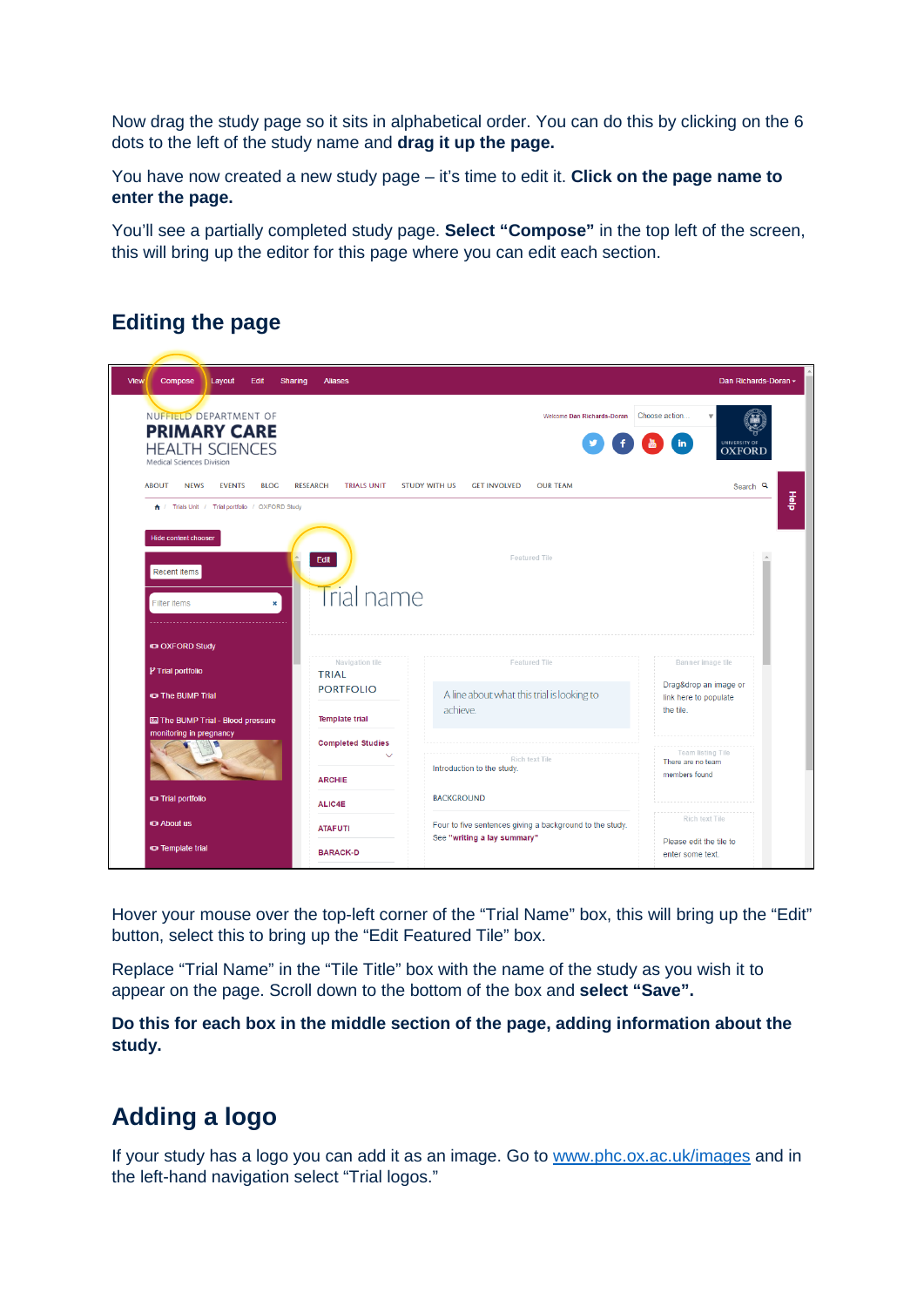**Select "Add new" from the top-bar menu, and "Image".** 



Complete the title and summary, and select "Choose file" to upload your image.

Go back to your study page, and Select "Compose" to view in editor mode.

If you have just added your image, it will appear in in the left-hand "content chooser" menu.

Otherwise, search for the name of your image. Ensure you select the image with an image icon, rather than a world icon. Drag this into position.

| View | Compose                                                                                                     | Layout        | Edit         | Sharing                                  | <b>Aliases</b>     |                                            |                                              |                                                |           |                                    |                                                | Dan Richards-Doran - |  |
|------|-------------------------------------------------------------------------------------------------------------|---------------|--------------|------------------------------------------|--------------------|--------------------------------------------|----------------------------------------------|------------------------------------------------|-----------|------------------------------------|------------------------------------------------|----------------------|--|
|      | NUFFIELD DEPARTMENT OF<br><b>PRIMARY CARE</b><br><b>HEALTH SCIENCES</b><br><b>Medical Sciences Division</b> |               |              |                                          |                    |                                            |                                              | Welcome Dan Richards-Doran                     |           | Choose action<br>$\mathbf{in}$     | $\mathbf{v}$<br>UNIVERSITY OF<br><b>OXFORD</b> |                      |  |
|      | <b>ABOUT</b><br><b>NEWS</b>                                                                                 | <b>EVENTS</b> | <b>BLOG</b>  | <b>RESEARCH</b>                          | <b>TRIALS UNIT</b> | <b>STUDY WITH US</b>                       | <b><i>GET INVOLVED</i></b>                   | <b>OUR TEAM</b>                                |           |                                    |                                                | Search <sup>Q</sup>  |  |
|      | + / Trials Unit / Trial portfolio / OXFORD Study                                                            |               |              |                                          |                    |                                            |                                              |                                                |           |                                    |                                                | 흙                    |  |
|      | <b>Hide content chooser</b>                                                                                 |               |              |                                          |                    |                                            |                                              |                                                |           |                                    |                                                |                      |  |
|      | <b>Recent items</b><br>tasminh<br><b>15 Results</b>                                                         |               | $\mathbf{x}$ |                                          | Trial name         |                                            |                                              | Featured Tile                                  |           |                                    |                                                |                      |  |
|      | <b>O TASMINH3</b>                                                                                           |               |              |                                          | Navigation tile    |                                            |                                              | Featured Tile                                  |           |                                    | Banner image tile                              |                      |  |
|      | @ TASMINI I1 and 2                                                                                          |               |              | <b>TRIAL</b><br><b>PORTFOLIO</b>         |                    | A line about what this trial is looking to |                                              | Drag&drop an image or<br>link here to populate |           |                                    |                                                |                      |  |
|      | <b>ED TASMINH4</b><br>TASMINHA                                                                              |               |              | <b>Template trial</b>                    |                    | achieve.                                   |                                              |                                                | the tile. |                                    |                                                |                      |  |
|      |                                                                                                             |               |              | <b>Completed Studies</b><br>$\checkmark$ |                    |                                            |                                              |                                                |           | <b>Team listing Tile</b>           |                                                |                      |  |
|      | @ TASMINH4<br><b>ARCHIE</b>                                                                                 |               |              |                                          |                    |                                            | Rich text Tile<br>Introduction to the study. |                                                |           | There are no team<br>members found |                                                |                      |  |
|      | TASMINH                                                                                                     |               |              |                                          | ALIC4E             |                                            | <b>BACKGROUND</b>                            |                                                |           |                                    |                                                |                      |  |